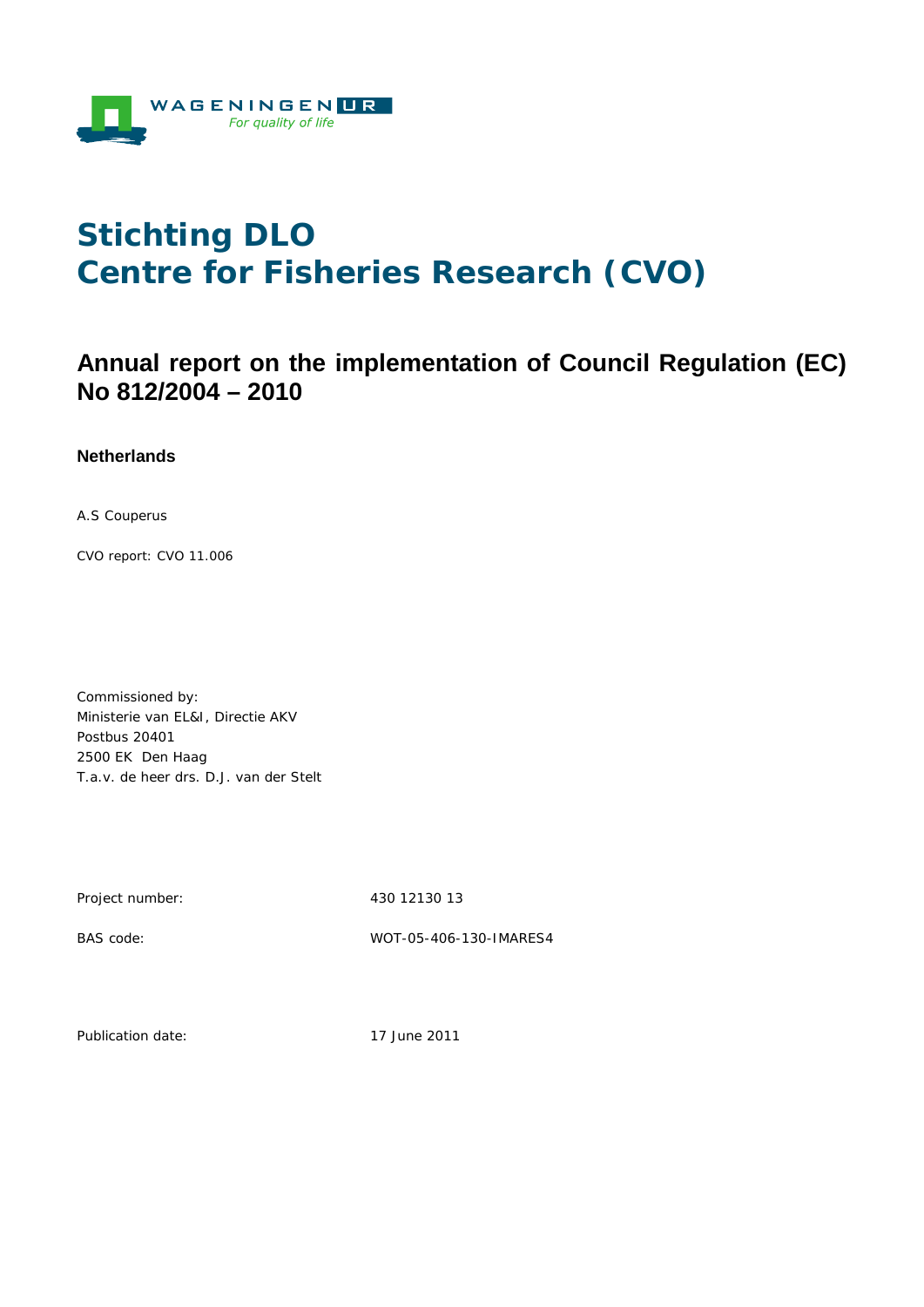Stichting DLO Centre for Fisheries Research (CVO) P.O. Box 68 1970 AB IJmuiden Phone. +31 (0)317-487418 Fax. +31 (0)317-487326

Visitor address: Haringkade 1 1976 CP IJmuiden

#### © 2011 CVO

De Stichting DLO- Centre for Fisheries Research is registered in the Chamber of commerce in Gelderland nr. 09098104, VAT nr. NL 8089.32.184.B01

This report was prepared at the request of the client above and is his property. No part of this report may appear and / or published, photocopied or otherwise used without the written consent of the client.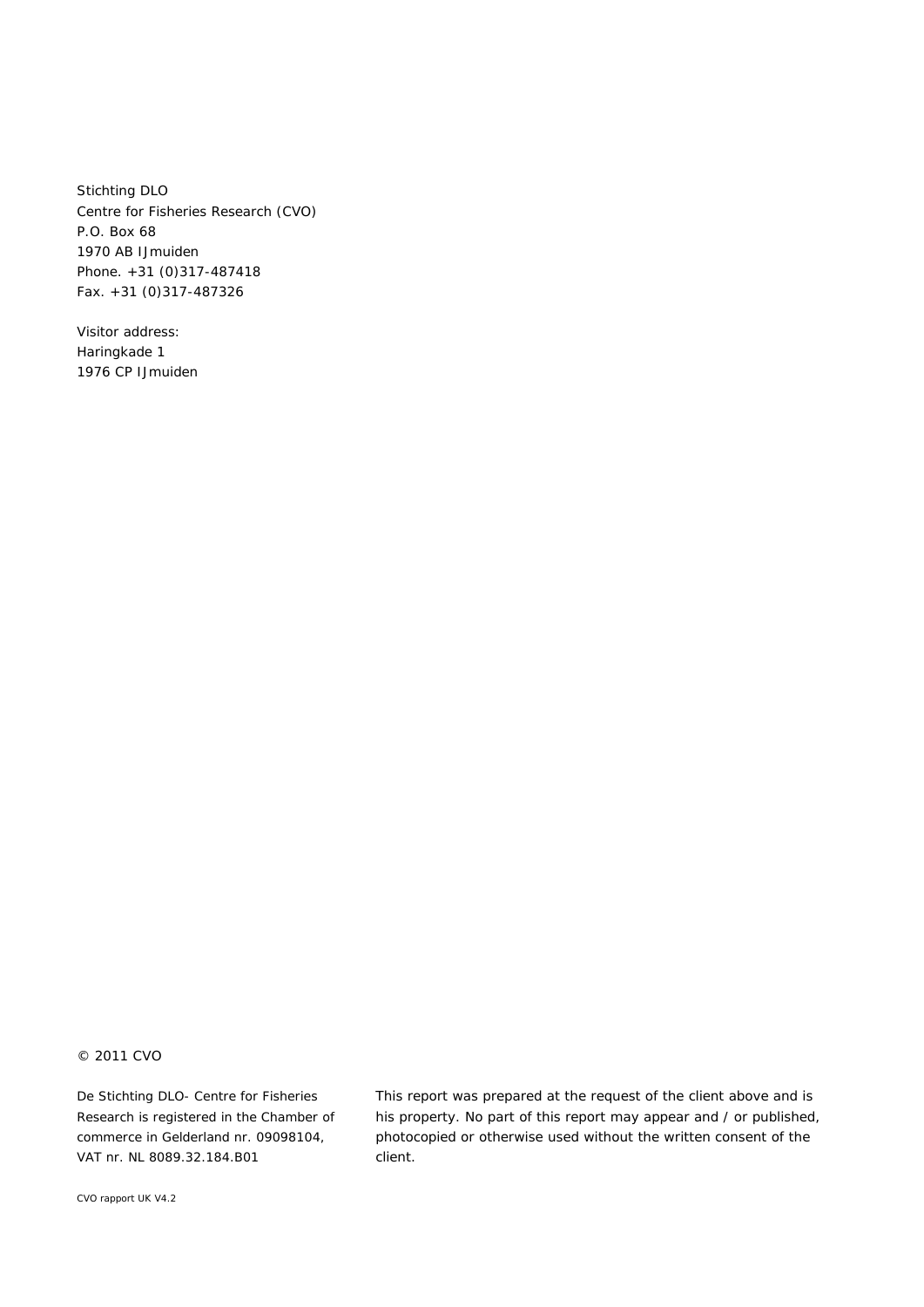## **Annual report on the implementation of Council Regulation (EC) No 812/2004[1](#page-3-0) – 2010**

**Member State: Netherlands**

**Reference Period: 2010**

**Date: 17 June 2011**

**Authors: A.S Couperus**

Article 6 of the Regulation,

 $\overline{a}$ 

<sup>&</sup>lt;sup>1</sup> Council Regulation (EC) No 812/2004 of 26.4.2004 laying down measures concerning incidental catches of cetaceans in fisheries and amending Regulation (EC) No 88/98.

*<sup>1.</sup> Each year, Member States shall send the Commission, by 1 June, a comprehensive annual report on the implementation of Articles 2, 3, 4 and 5 during the previous year. The first report shall cover both the remaining part of the year following the entry into force of this Regulation and the entire year that follows*.

<span id="page-2-0"></span>*<sup>2.</sup> On the basis of the observers' reports provided according to Article 5(3) and all other appropriate data, including those on fishing effort collected in application of Council Regulation (EC) No 1543/2000 of 29 June 2000 establishing a Community framework for the collection and management of the*  data needed to conduct the common fisheries policy, the annual report shall include estimates of the overall incidental catches of cetaceans in each of *the fisheries concerned. This report shall include an assessment of the conclusions of the observers' reports and any other appropriate information,*  including any research conducted within the Member States to reduce the incidental capture of cetaceans in fisheries. When reporting on the results of *scientific studies or pilot projects as provided for in Articles 2(4) and 4(2), Member States shall ensure that sufficiently high quality standards are reached in their design and implementation and shall provide detailed information concerning those Standards to the Commission.*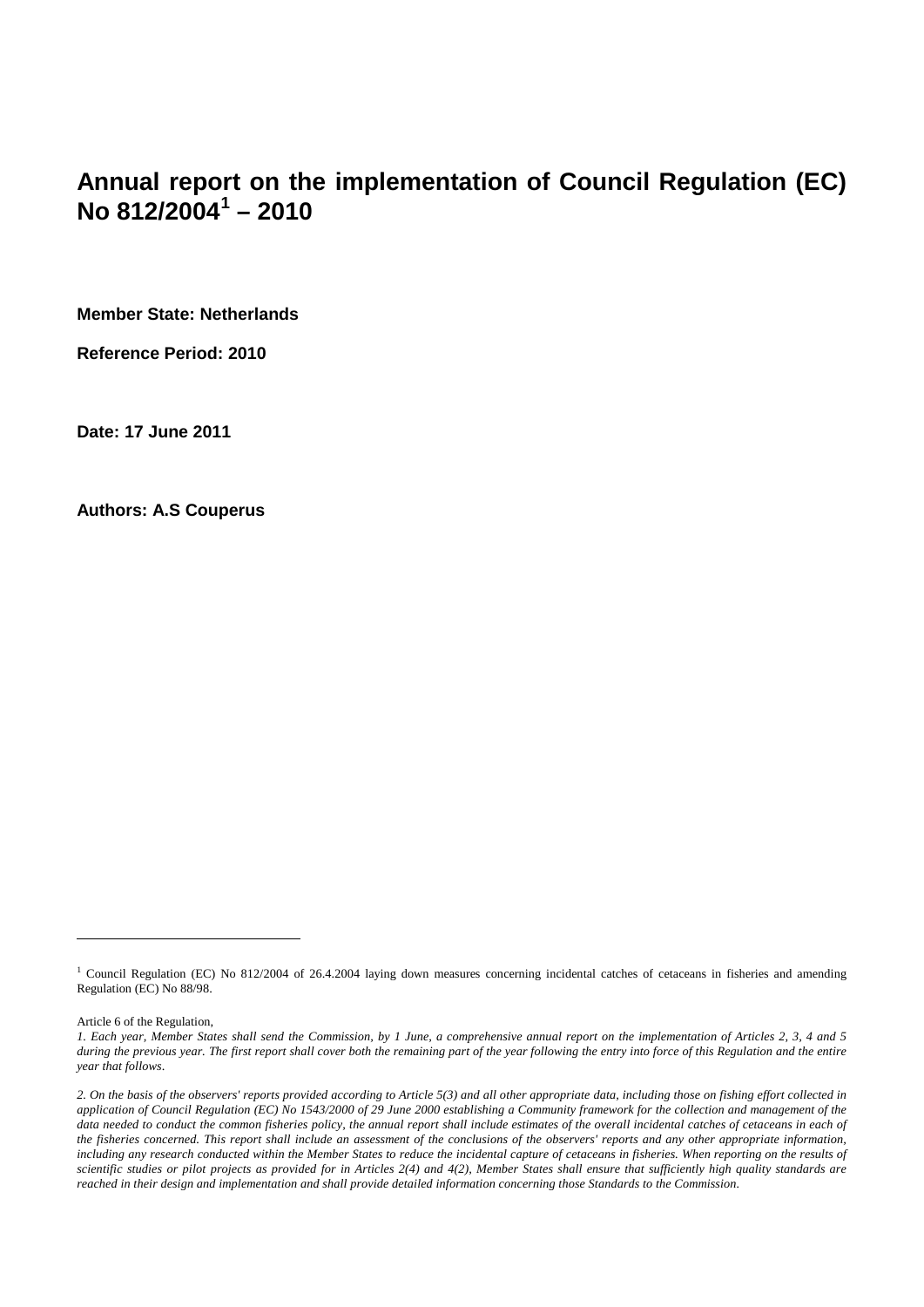#### **1. SUMMARY**

This report contains the results of the ongoing monitoring programme on the incidental bycatch of cetaceans in Dutch pelagic fisheries in 2010. EU Council Regulation 812/2004 requires observer coverage in ICES areas VI, VII and VIII in the period 1 December – 31 March (fleet segment LND003 and NLD005) and outside this area in all areas year round (fleet segment LND004 and NLD006). In the Dutch situation the monitoring is integrated with the collection of discards data under the EC Data Collection Regulations 1543/2000 and 1639/2001.

In 2010, during 5 fishing trips, 55 days and 112 hauls were observed in fleet segment NLD003 and NLD005; 33 days and 103 hauls were observed in fleet segment NLD004 and NLD006. With a total number of fleet days of 625 in fleet segment NLD003 and NLD005 and 890 in fleet segment NLD004 and NLD006, the coverage was 8.8% and 3.7% in segment respectively. Thus the targets of the Pilot Monitoring Scheme of 10% and 5% have not been fulfilled.

Within this Dutch programme, 39 days and 89 hauls have been observed on trawlers under English flag; 15 days and 31 hauls have been sampled on trawlers under German flag. The data collected during these trips have been send to the institutes carrying out the regulation in their countries.

<span id="page-3-0"></span>No bycatch of cetaceans were recorded. The observed bycatch rate of 0.00 dolphins per day is in line with the findings in 2006 - 2009 when the bycatch rate was also 0.00 dolphins per day.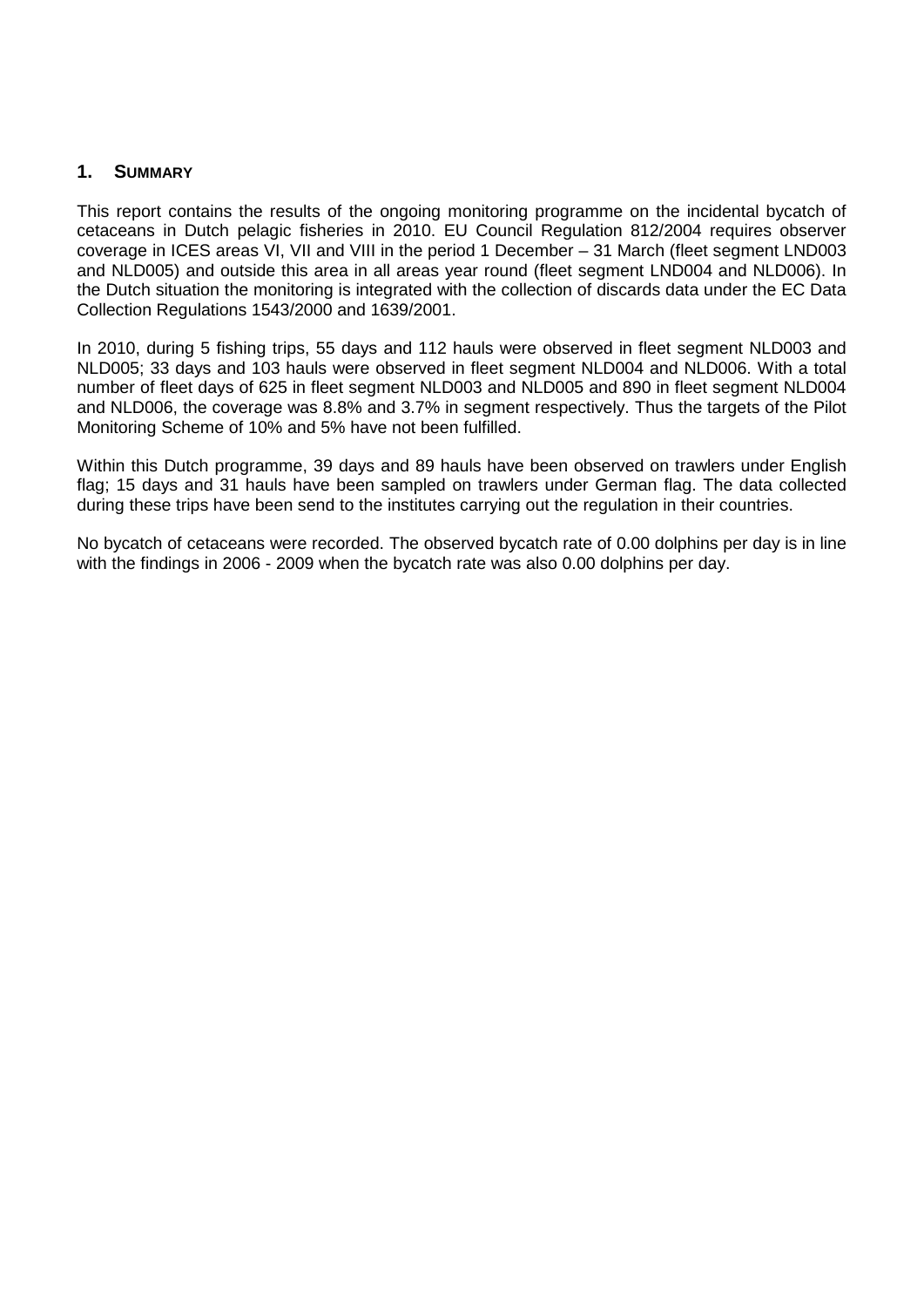#### **ACOUSTIC DETERRENT DEVICES**

#### **2. GENERAL INFORMATION**

 $\overline{a}$ 

The EU regulation obliges the use of pingers in certain fleet segments. According to the criteria mentioned in the regulation, the Dutch fishery includes no fleet segments in which pingers are mandatory. Pingers were used in none of the studied fleet segments.

#### **OBSERVER SCHEMES**

#### **3. GENERAL INFORMATION ON IMPLEMENTATION OF ARTICLES 4 AND 5**

Council Regulation No  $812/2004^2$  $812/2004^2$  $812/2004^2$  is obliging Member States to monitor bycatches of cetaceans in certain fisheries, certain periods of the year and in certain European Waters and to report the results of the monitoring to the European Commission. In the Netherlands, the monitoring was commissioned by the Ministry of Agriculture, Nature Conservation and Food Quality to Wageningen IMARES, the former Netherlands Institute for Fisheries Research, and started on 1 January 2005.

The aim of this study is to assess the incidental bycatch of cetaceans in the Dutch pelagic fisheries. Under the regulation the following fleet segments in the Netherlands should be monitored:

- Pelagic fishery in the period of 1 December till 31 March in ICES areas VI, VII and VIII; in this report referred to as fleetsegment NLD003 for single pelagic vessels and NLD005 for pair trawlers.
- Pelagic fishery in European waters during the year excluding the fishery in the period 1 December till 31 March in ICES areas IV, VII and VIII; in this report referred to as fleetsegment NLD004 for single pelagic vessels and NLD006 for pair trawlers.

This report covers the on-going monitoring of Dutch pelagic fisheries in the period January – December 2010.

<span id="page-4-0"></span>Under the regulation a coverage should be reached leading to a CV of the bycatch estimate of 30% or less. However, in a situation where there are very few bycatch incidents, this CV is not realistic [\(ICES 2009\)](#page-10-0). Therefore the target of the current monitoring programme in the Netherlands is to cover

<sup>2</sup> Council Regulation (EC) No 812/2004 of 26.4.2004 laying down measures concerning incidental catches of cetaceans in fisheries and amending Regulation (EC) No 88/98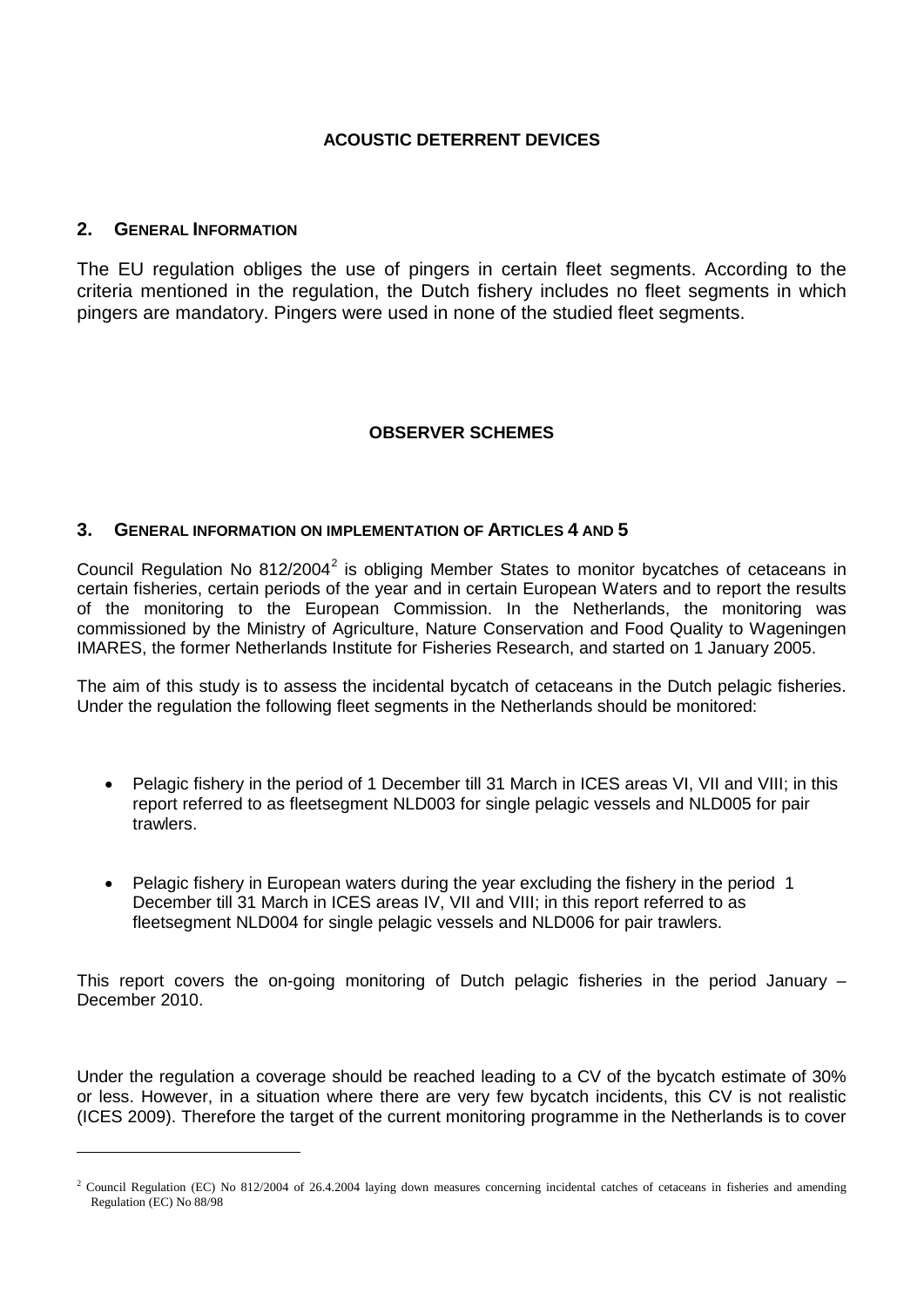the fleet effort according to the Pilot Monitoring Scheme (PMS) set for the first two years. The required pilot coverage is 10% for the period of 1 December till 31 March in ICES area VI, VII and VIII and 5% in the rest of the year with exclusion of fleet segment NLD003. In the Dutch situation the monitoring is integrated with the collection of discards data under EC Data Collection Regulations: C.R. 154[3](#page-4-0)/2000<sup>3</sup> and C.R. 1639/2001<sup>[4](#page-5-0)</sup> amended by C.R. 1[5](#page-5-1)81/2004<sup>5</sup> (EC 2000) (EC 2001). The project under this regulation aims at an overall coverage of approximately 10% in European waters.

Earlier studies on the incidental bycatch of cetaceans have been reported by [\(Couperus 1995;](#page-10-1) [Couperus 1997a;](#page-10-2) [Couperus 2006,](#page-10-3) [2007,](#page-10-4) [2008,](#page-10-5) [2009,](#page-10-6) [2010\)](#page-10-7) covering the period 1992 -1996 and 2004 - 2009. The format of this report is according to the template provided by the European Commission in 2010.

Monitoring of bycatch of cetaceans is conducted by of the Centre of Fisheries Research (Centrum voor Visserijonderzoek: CVO) on behalf of the Ministry of Economic Affairs, Agriculture and Innovation. CVO hires IMARES to carry out the observer trips and to prepare the report.

#### **3.1. Information on Legislative or administrative measures following provisions of Art.4 or 5.**

There are no legal or administrative measures concerning Articles 4 and 5. The monitoring under Regulation is carried out in collaboration with the fishing industry. Imares has made appointments concerning equal spreading of the observer burden over the fleet with the four owner-companies (see also 3.2).

#### **3.2. Difficulties implementing articles 4 and 5 of Council Regulation (EC) No 812/2004.**

In this programme observer effort is spread quasi random over the year. The observer trips are scheduled equally over the year and observers join the first trawler that comes in if accommodation is available. However, the choice of area and target species are often last minute decisions of the owner of the vessel and may even alter during the trip itself. Therefore it is impossible to foresee or plan the exact effort in the area that has to be monitored under EC Regulation No 812/2004.

Cooperation with the four big fishing companies is sometimes hampered by disagreement between the companies involved about who is going to take the burden of observers on trips where (a lot of) discards is expected. For these trips companies may claim that that they are not able to accommodate an observer, hoping that vessels of the other companies will take an observer instead. This may lead to certain periods with less observer effort, meaning that the coverage is biased towards trips where less discards are to be expected.

 $\overline{a}$ 

 $3$  Council Regulation (EC) No 1543/2000 of 29 June 2000 establishing a Community framework for the collection and management of the data needed to conduct the common fisheries policy

<span id="page-5-0"></span> $4$  Commission Regulation (EC) No 1639/2001 of 25 July 2001 establishing the minimum and extended Community programmes for the collection of data in the fisheries sector and laying down detailed rules for the application of Council Regulation (EC) No 1543/2000

<span id="page-5-1"></span><sup>5</sup> Commission Regulation (EC) No 1581/2004 of 27 August 2004 amending Regulation (EC) No 1639/2001 establishing the minimum and extended Community programmes for the collection of data in the fisheries sector and laying down detailed rules for the application of Council Regulation (EC) No 1543/2000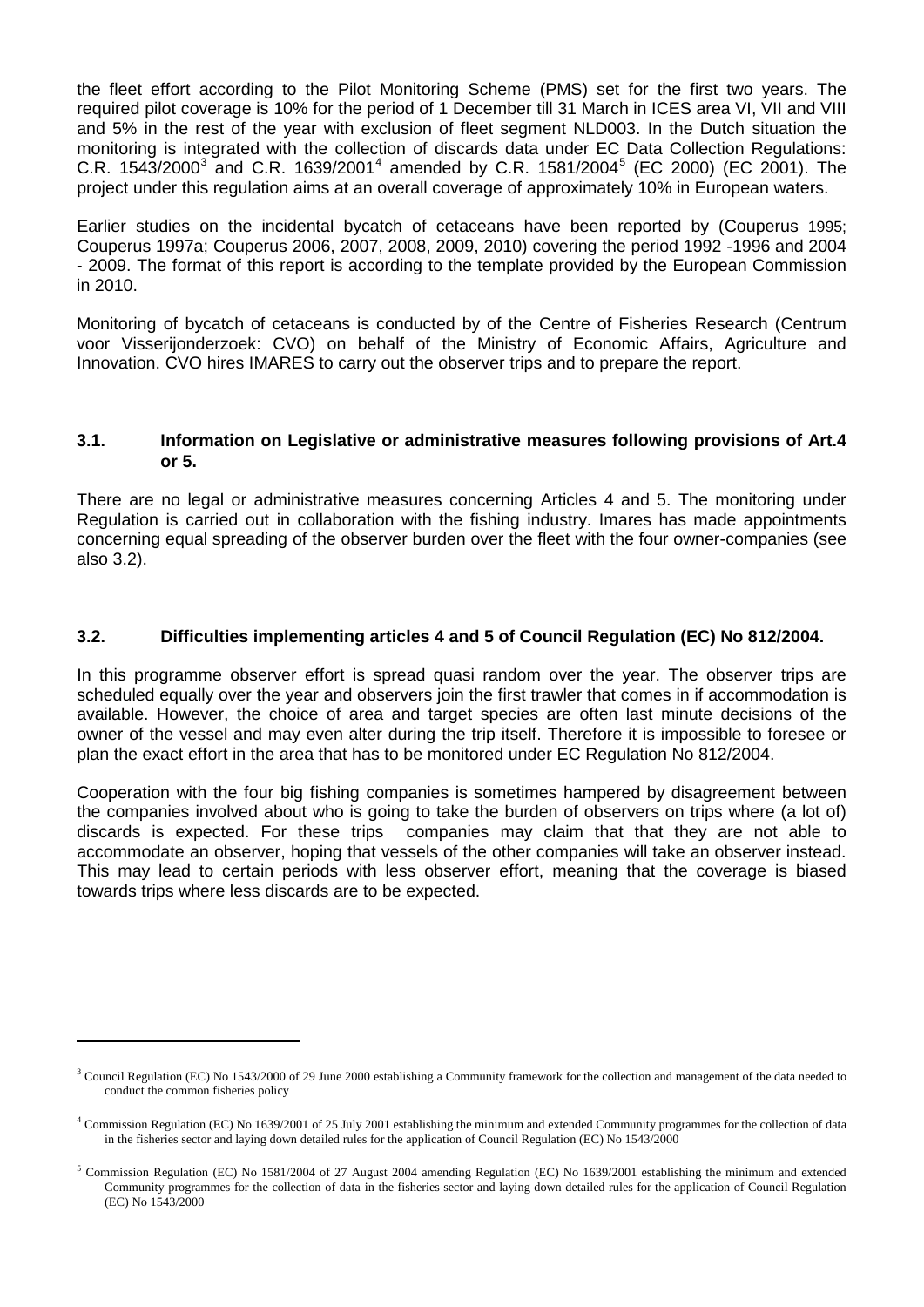#### **3.3. Whether the observer programme is dedicated for the purpose of this Regulation only, or whether the on-board observers are used for other purposes also**

The monitoring of the pelagic fleet is integrated with the collection of discards data under EC Data Collection Regulations 1543/2000 and 1639/2001.

#### **4. MONITORING**

#### **4.1. Registration of bycatches**

For each tow, the observer was present on the bridge during shooting and hauling. Position and time were recorded at the beginning of each haul. The time was recorded again when hauling started. The rear window of the bridge gives a good view on the rear deck, so that bycatches of cetaceans can be recorded from there. Of any bycatch, length and sex must be recorded. In the case of cetacean bycatches, and if the crew agrees, the animals are labelled and frozen for further examination at the institute.

#### **4.2. Description of fishing effort and observer effort in towed gear**

Table 1 presents the fleet segments that have been studied. The single pair of pair trawlers in the pelagic fleet is considered a different "fleet". Till 2007 these two groups have been treated as one fleet (consisting of two fleetsegments).

In 2010 on 5 trips an observer joined the vessel in segment NLD003 and NLD004. According to the national logbook database, the number of fleet days in area VI, VII and VIII during season 2010 was 517. With 55 observer days the coverage was 10,6% in segment NLD003. The coverage in segment NLD004 was 712/33=4.6%.

In total 215 hauls and 88 days have been observed during the 5 observer trips (table 1). Of these days 55 were in fleetsegment NLD003 and 33 in fleetsegment NLD004. The two pair trawlers (segment NLD005 and NLD006) have not been sampled (Table 1). According to the national logbook database, the number of fleet days in fleetsegment NLD003 was 517 and in fleetsegment NLD004 712 days; total 1229 days. In fleetsegments NLD005 and NLD006 the effort in was 108 + 178= 286 days. Note that a vessel may have visited several areas on one day which means that a day on which a vessel fished in two areas is counted as two days. On the other hand if a vessel did not fish at all, this day is not counted. Thus the sum of all days at sea is not necessarily the same as the total fishing days at sea.

Total coverages (observed days/total days  $x 100 = %$ ) were (NLD003) 55/517 $x100=10.6%$ , (NLD004) 33/712x100=4.6%, (NLD005) 0/108x100= 0% and (NLD006) 0/178x100=0% or (NLD003&005) 55/625x100=8.8% and (NLD004&006) 33/890x100=3.7%. The coverage of all fleetsegments together was 215/1515x100=5.8%.

Figure 1 shows the positions of all observed hauls. Of these hauls, 112 were in fleet segment NLD003 and 103 in segment NLD004.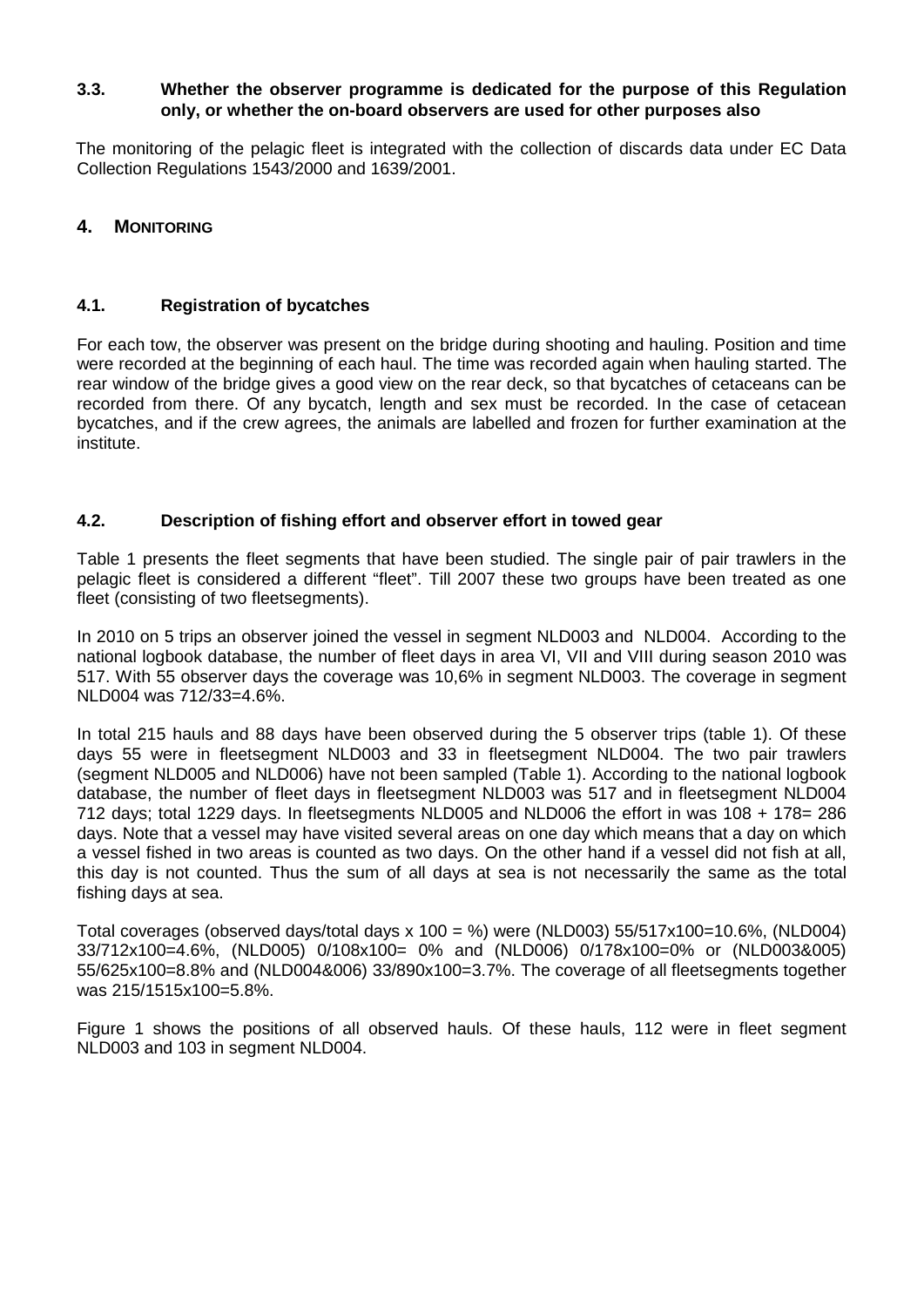

**Figure 1. map with the positions of the observed trawl hauls during the 5 trips dealt with in this report. The red dots refer to hauls within fleetsegment NLD003. The blue dots refer to hauls in fleetsegment NLD004.**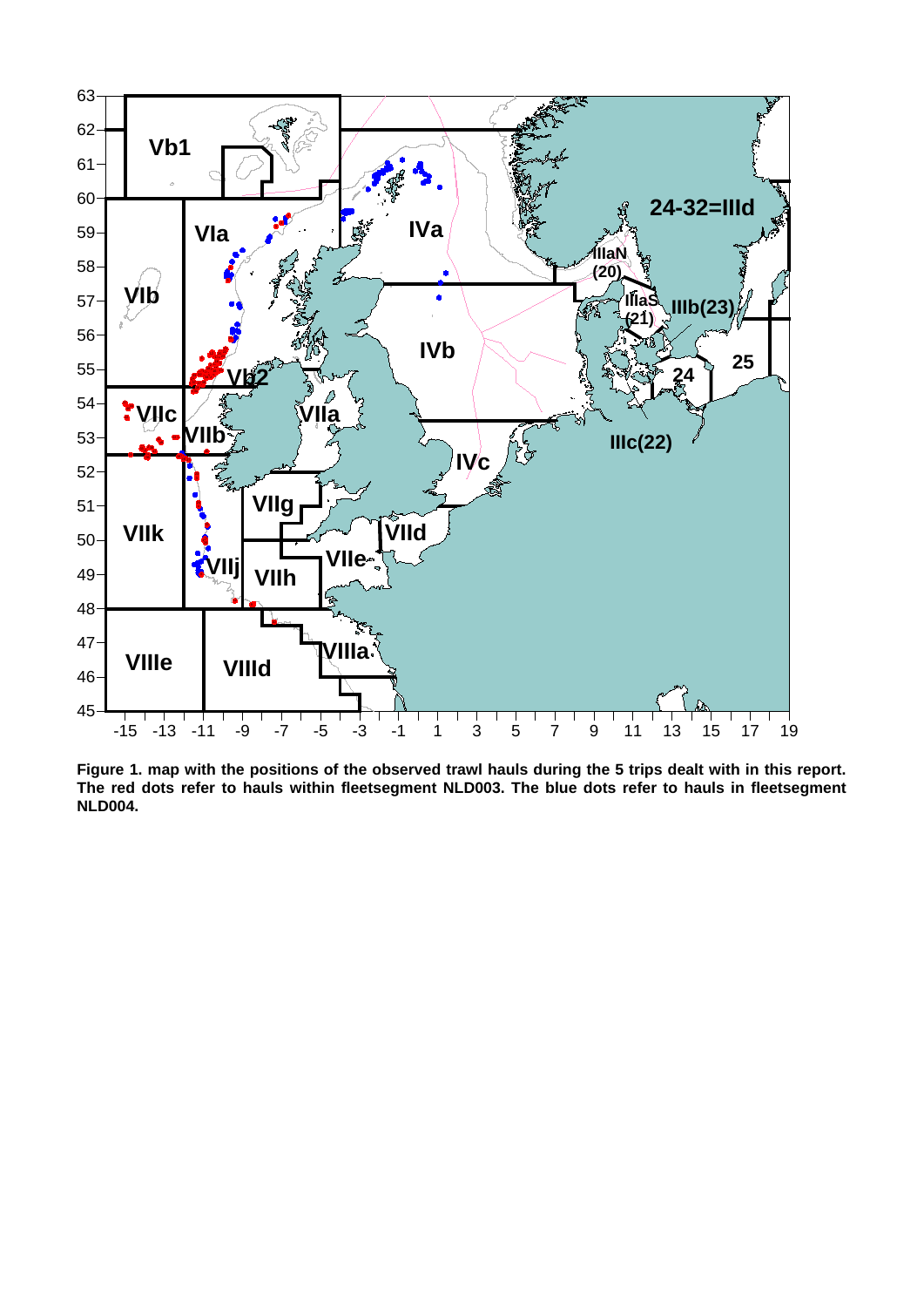#### **Table 1. Fishing effort and observer effort**

| Fishery       |                        |            | Total fishing effort |                |         |                  |       | Total observer effort achieved |          |             |         |                  |                |        |                         |          |
|---------------|------------------------|------------|----------------------|----------------|---------|------------------|-------|--------------------------------|----------|-------------|---------|------------------|----------------|--------|-------------------------|----------|
| segment       |                        |            |                      |                |         | Months           | No.   | Total                          |          |             |         | Months           | No.            | Total  |                         |          |
| (ref in this  |                        | Fishing    | No. of               | No.of          | Days at | of               | of    | towing                         | No. of   | No.of       | Days at | of               | of             | towing | Type of                 |          |
| report)       | Metier                 | area       | vessels              | trips          | sea     | operation        | hauls | time                           | vessels  | trips       | sea     | operation        | hauls          | time   | monitoring*             | Coverage |
| <b>NLD003</b> | OTM small pelagic fish | Vla        |                      | 10             |         | 54 1, 2, 3 & 12  | unk   | unk                            |          | 3           |         | 25 1, 2, 3& 12   | 61             |        | 282 PMS                 | 46%      |
| <b>NLD003</b> | OTM small pelagic fish | VIIb       |                      | 15             |         | 62 1, 2, 3 & 12  | unk   | unk                            |          |             |         | 1 1,2,3&12       |                |        | 9PMS                    | 2%       |
| <b>NLD003</b> | OTM small pelagic fish | VIIc       |                      | 18             |         | 132 1, 2, 3 & 12 | unk   | unk                            |          |             |         | 11 1,2,3&12      | 20             |        | 84 PMS                  | 8%       |
| <b>NLD003</b> | OTM small pelagic fish | VIId       |                      | 20             |         | 107 1, 2, 3 & 12 | unk   | unk                            | $\Omega$ | $\Omega$    |         | 0 1,2,3&12       | $\Omega$       |        | 0 PMS                   | 0%       |
| <b>NLD003</b> | OTM small pelagic fish | VIIe       |                      | 3              |         | 7 1, 2, 3 & 12   | unk   | unk                            |          |             |         | 0 1,2,3&12       | $\Omega$       |        | 0PMS                    | 0%       |
| <b>NLD003</b> | OTM small pelagic fish | VIIh       |                      | $\overline{2}$ |         | 31,2,3812        | lunk  | unk                            |          |             |         | 3 1, 2, 3 & 12   |                |        | 11 PMS                  | 100%     |
| <b>NLD003</b> | OTM small pelagic fish | VIIj       |                      | 18             |         | 135 1, 2, 3 & 12 | unk   | unk                            |          |             |         | 9 1,2,3&12       | 15             |        | 29 PMS                  | 7%       |
| <b>NLD003</b> | OTM small pelagic fish | VIIk       |                      | $\overline{a}$ |         | $9$ 1, 2, 3 & 12 | unk   | unk                            |          |             |         | 5 1,2,3&12       |                |        | 39 PMS                  | 56%      |
| <b>NLD003</b> | OTM small pelagic fish | VIIIb      |                      | 5              |         | 8 1, 2, 3 & 12   | unk   | unk                            |          |             |         | 1 1,2,3&12       |                |        | 2 PMS                   | 13%      |
| <b>NLD004</b> | OTM small pelagic fish | <b>Ila</b> |                      | 14             |         | $54$ 1-12        | unk   | unk                            | $\Omega$ | $\Omega$    |         | $01 - 12$        | U              |        | 0PMS                    | 0%       |
| <b>NLD004</b> | OTM small pelagic fish | <b>IIb</b> |                      | $\overline{4}$ |         | $81 - 12$        | unk   | unk                            | U        | $\Omega$    |         | $01 - 12$        | $\Omega$       |        | <b>OLPMS</b>            | 0%       |
| <b>NLD004</b> | OTM small pelagic fish | <b>IVa</b> |                      | 12             |         | $771 - 12$       | unk   | unk                            |          |             |         | $15$ 1-12        | 49             |        | 112 PMS                 | 19%      |
| <b>NLD004</b> | OTM small pelagic fish | <b>IVb</b> |                      | -6             |         | $71 - 12$        | unk   | unk                            |          |             |         | $11 - 12$        |                |        | 2 PMS                   | 14%      |
| <b>NLD004</b> | OTM small pelagic fish | <b>IVc</b> |                      | 8              |         | $11$ 1-12        | unk   | unk                            | ŋ        | $\Omega$    |         | $01 - 12$        | $\Omega$       |        | 0 PMS                   | 0%       |
| <b>NLD004</b> | OTM small pelagic fish | Vb         |                      | $\overline{2}$ |         | 31-12            | unk   | unk                            | $\Omega$ | $\mathbf 0$ |         | $01 - 12$        | $\overline{0}$ |        | 0PMS                    | 0%       |
| <b>NLD004</b> | OTM small pelagic fish | Vla        |                      | 17             |         | 156 4-11         | unk   | unk                            |          |             |         | $64 - 11$        | 28             |        | 140 PMS                 | 4%       |
| <b>NLD004</b> | OTM small pelagic fish | VIIIb      |                      | $\mathbf{1}$   |         | $34 - 11$        | unk   | unk                            |          | $\Omega$    |         | $04-11$          | $\Omega$       |        | 0PMS                    | 0%       |
| <b>NLD004</b> | OTM small pelagic fish | VIIa       |                      | $\mathbf{1}$   |         | $4 - 11$         | unk   | unk                            | U        | $\Omega$    |         | $04-11$          | $\Omega$       |        | 0 PMS                   | 0%       |
| <b>NLD004</b> | OTM small pelagic fish | VIIb       |                      | 7              |         | 124-11           | unk   | unk                            | $\Omega$ | $\Omega$    |         | $04-11$          | $\Omega$       |        | 0PMS                    | 0%       |
| <b>NLD004</b> | OTM small pelagic fish | VIIc       |                      | 12             |         | $564 - 11$       | unk   | unk                            |          |             |         | $14 - 11$        |                |        | 8 PMS                   | 2%       |
| <b>NLD004</b> | OTM small pelagic fish | VIId       | 6                    | 13             |         | $50 4-11$        | unk   | unk                            | $\Omega$ | $\Omega$    |         | $04-11$          | $\Omega$       |        | <b>O</b> <sub>PMS</sub> | 0%       |
| <b>NLD004</b> | OTM small pelagic fish | VIIe       |                      | 13             |         | 96 4-11          | unk   | unk                            |          | $\Omega$    |         | $04-11$          | $\Omega$       |        | 0 PMS                   | 0%       |
| <b>NLD004</b> | OTM small pelagic fish | VIIg       |                      | $\overline{1}$ |         | $1 4-11$         | unk   | unk                            | $\Omega$ | $\Omega$    |         | $04-11$          | $\Omega$       |        | 0 PMS                   | 0%       |
| <b>NLD004</b> | OTM small pelagic fish | VIIh       |                      | 11             |         | 68 4-11          | unk   | unk                            |          |             |         | $04-11$          | $\Omega$       |        | <b>OPMS</b>             | 0%       |
| <b>NLD004</b> | OTM small pelagic fish | VIIj       |                      | 10             |         | 1084-11          | unk   | unk                            |          |             |         | $94-11$          | 23             |        | 121 PMS                 | 8%       |
| <b>NLD004</b> | OTM small pelagic fish | VIIk       |                      | $\mathbf{1}$   |         | 4-11             | unk   | unk                            |          |             |         | $14 - 11$        |                |        | <b>PMS</b>              | 100%     |
| <b>NLD005</b> | PTM small pelagic fish | Vla        |                      | 2              |         | 2 1, 2, 3 & 12   | unk   | unk                            | $\Omega$ | $\Omega$    |         | $0$ 1, 2, 3 & 12 | $\Omega$       |        | 0 PMS                   | 0%       |
| <b>NLD005</b> | PTM small pelagic fish | VIId       |                      | 12             |         | 67 1, 2, 3 & 12  | unk   | unk                            |          | $\Omega$    |         | 01,2,3812        |                |        | 0PMS                    | 0%       |
| <b>NLD005</b> | PTM small pelagic fish | VIIe       |                      | $\overline{2}$ |         | 2 1, 2, 3 & 12   | unk   | unk                            | $\Omega$ | $\Omega$    |         | 01,2,3812        | $\Omega$       |        | 0PMS                    | 0%       |
| <b>NLD005</b> | PTM small pelagic fish | VIIj       |                      | $\overline{4}$ |         | 31 1, 2, 3 & 12  | unk   | unk                            | O        | $\Omega$    |         | 01,2,3812        | $\Omega$       |        | 0PMS                    | 0%       |
| <b>NLD005</b> | PTM small pelagic fish | VIIIb      |                      |                |         | 6 1, 2, 3 & 12   | unk   | unk                            | ŋ        | $\Omega$    |         | 0 1, 2, 3 & 12   | $\Omega$       |        | 0PMS                    | 0%       |
| <b>NLD006</b> | PTM small pelagic fish | IVa        |                      | 12             |         | $67 - 11$        | unk   | unk                            | U        | $\Omega$    |         | $04-11$          | $\Omega$       |        | 0PMS                    | 0%       |
| <b>NLD006</b> | PTM small pelagic fish | <b>IVb</b> |                      | 7              |         | $74-11$          | unk   | unk                            | $\Omega$ | $\Omega$    |         | $04 - 11$        | $\Omega$       |        | 0PMS                    | 0%       |
| <b>NLD006</b> | PTM small pelagic fish | <b>IVc</b> |                      |                |         | $2 4-11$         | unk   | unk                            | $\Omega$ | $\Omega$    |         | $04-11$          | $\Omega$       |        | 0PMS                    | 0%       |
| <b>NLD006</b> | PTM small pelagic fish | VIId       |                      |                |         | 184-11           | unk   | unk                            | $\Omega$ | $\Omega$    |         | $04-11$          | $\Omega$       |        | 0PMS                    | 0%       |
| <b>NLD006</b> | PTM small pelagic fish | VIIe       |                      | $\Delta$       |         | $22   4 - 11$    | unk   | unk                            | $\Omega$ | $\Omega$    |         | $04-11$          | $\Omega$       |        | 0PMS                    | 0%       |
| <b>NLD006</b> | PTM small pelagic fish | VIIh       |                      | 2              |         | $64 - 11$        | unk   | unk                            | O        | $\Omega$    |         | $04-11$          | $\Omega$       |        | 0PMS                    | 0%       |
| <b>NLD006</b> | PTM small pelagic fish | VIIj       |                      | 6              |         | 45 4-11          | unk   | unk                            | O        | $\Omega$    |         | $04-11$          | $\Omega$       |        | 0 PMS                   | 0%       |
| <b>NLD006</b> | PTM small pelagic fish | Vla        |                      | $\overline{5}$ |         | $114 - 11$       | unk   | unk                            | O        | $\Omega$    |         | $04-11$          | $\Omega$       |        | 0 PMS                   | 0%       |

\*PMS: Pilot Monitoring Scheme (see text)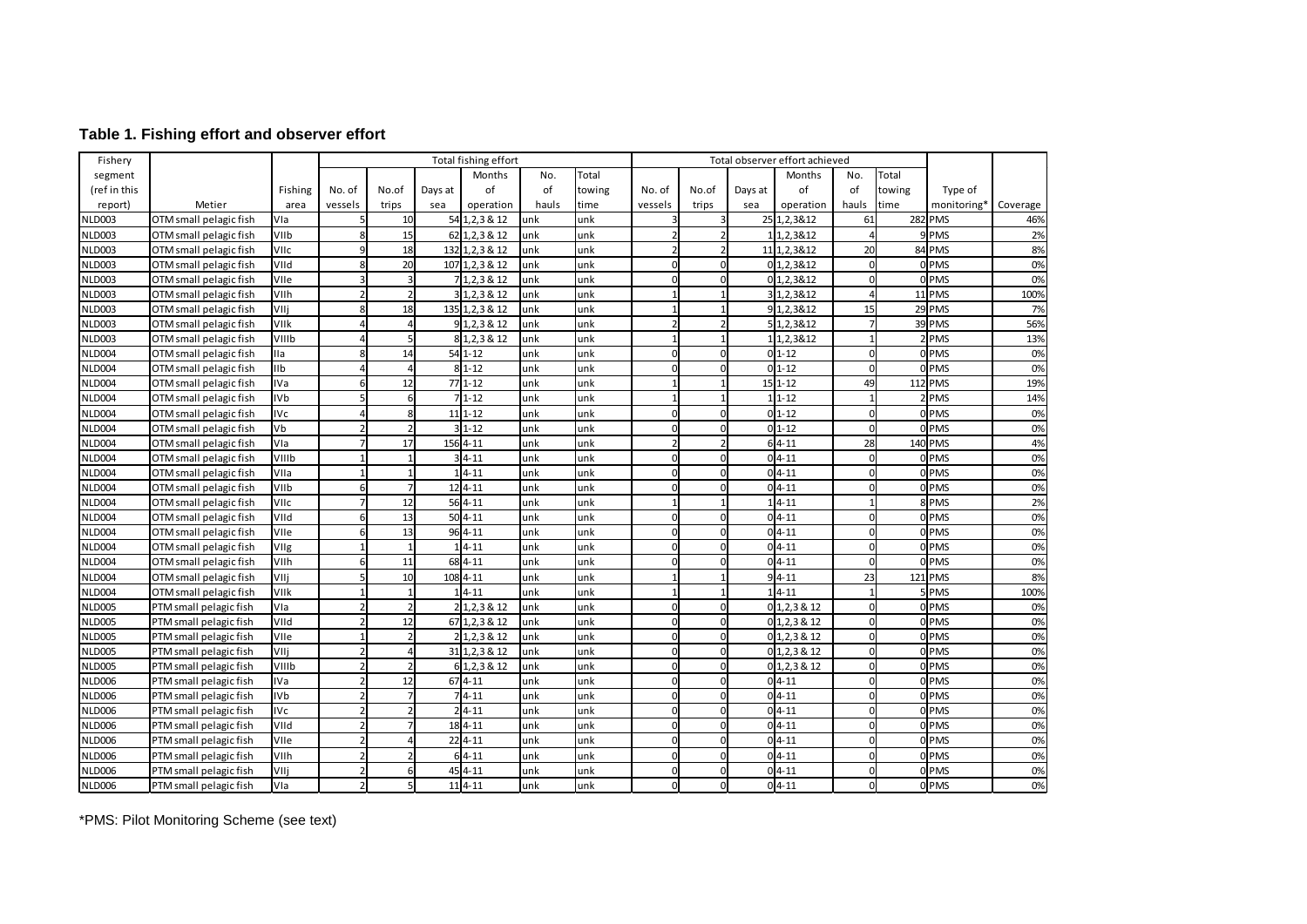### **5. ESTIMATION OF INCIDENTAL CATCHES**

#### **5.1. Incidental catch rates by fleet segment and target species**

In the sampled fishing area's no bycatch incidents have been observed (Table 2).

| <b>Metier</b>          | Fishing area | Main target<br>species | Incidentally<br>caught<br>cetaceans<br>species | Number of<br>incidents |                 | Number of specimens<br>incidentally caught by<br>species |                        | Incidental catch rates | Total<br>incidental<br>catch<br>estimate | <b>CV</b> |
|------------------------|--------------|------------------------|------------------------------------------------|------------------------|-----------------|----------------------------------------------------------|------------------------|------------------------|------------------------------------------|-----------|
|                        |              |                        |                                                |                        | With<br>pingers | Without<br>pingers                                       | <b>With</b><br>pingers | Without<br>pingers     |                                          |           |
| OTM small pelagic fish | <b>Vla</b>   | bw                     | 0                                              | 0                      |                 |                                                          |                        |                        | $\Omega$                                 | 0.11      |
| OTM small pelagic fish | lviib.       | bw, hom, mac           | $\mathbf 0$                                    | 0                      |                 |                                                          |                        |                        | 0                                        | 0.95      |
| OTM small pelagic fish | <b>VIIc</b>  | bw,hom                 | 0                                              | 0                      |                 |                                                          |                        |                        | $\Omega$                                 | 0.24      |
| OTM small pelagic fish | <b>VIIh</b>  | hom                    | 0                                              | 0                      |                 |                                                          |                        |                        | 0                                        | 0.63      |
| OTM small pelagic fish | VIIi         | hom, mac               | $\Omega$                                       | $\mathbf 0$            |                 |                                                          |                        |                        | 0                                        | 0.28      |
| OTM small pelagic fish | <b>IVIIk</b> | hom                    | 0                                              | 0                      |                 |                                                          |                        |                        | $\mathbf 0$                              | 0.45      |
| OTM small pelagic fish | <b>VIIIb</b> | hom                    | 0                                              | $\mathbf 0$            |                 |                                                          |                        |                        | 0                                        | 0.95      |
| OTM small pelagic fish | liVa         | her                    | 0                                              | $\mathbf 0$            |                 |                                                          |                        |                        | $\Omega$                                 | 0.18      |
| OTM small pelagic fish | livb.        | her                    | $\Omega$                                       | 0                      |                 |                                                          |                        |                        | $\Omega$                                 | 0.95      |
| OTM small pelagic fish | IVIa         | bw                     | 0                                              | 0                      |                 |                                                          |                        |                        | 0                                        | 0.39      |
| OTM small pelagic fish | <b>VIIc</b>  | bw                     | 0                                              | 0                      |                 |                                                          |                        |                        | $\mathbf 0$                              | 0.95      |
| OTM small pelagic fish | VIIi         | bw                     | 0                                              | $\mathbf 0$            |                 |                                                          |                        |                        | 0                                        | 0.28      |
| OTM small pelagic fish | <b>VIIk</b>  | bw                     | 0                                              | $\Omega$               |                 |                                                          |                        |                        | $\Omega$                                 | 0.95      |

#### **Table 2. Incidental catch rates by fishing area**

#### **6. RECORDING OF INCIDENTAL CATCHES**

For each tow, the observer was present on the bridge during shooting and hauling. Position and time were recorded at the beginning of each haul. The time was recorded again when hauling started. The rear window of the bridge gives a good view on the rear deck, so that bycatches of cetaceans can be recorded from there.

#### **7. DISCUSSION**

With 8.8% coverage of fleet segment NLD003 and NLD005 and 3.7% coverage of fleet segment NLD004 and NLD006 the target of 10% and 5% has not been fulfilled. The observer programme is combined with the collection of discards data which aims at an overall random coverage of 10%. The coverage in the fleet segments varies therefore from year to year. However this year the overall coverage of the national fleet was less than 10%. This is caused by the fact that since 2009 the sampling effort in the discards programme to which this programme is connected has been extended towards the part of the fleet that operates under foreign flag. In 2010 four of nine conducted trips were on trawlers under foreign flag. During these four trips 39 days (89 hauls) were observed on vessels under English flag and 15 days (31 hauls) under German flag. The observer data of these trips have been send to the English and German representatives of the monitoring programmes.

The recorded bycatch is 0.00, which is similar to rates found in 2005 - 2009. In the Dutch fishery, bycatches of dolphins occur mainly in the fishery for horse mackerel and mackerel west of Ireland in